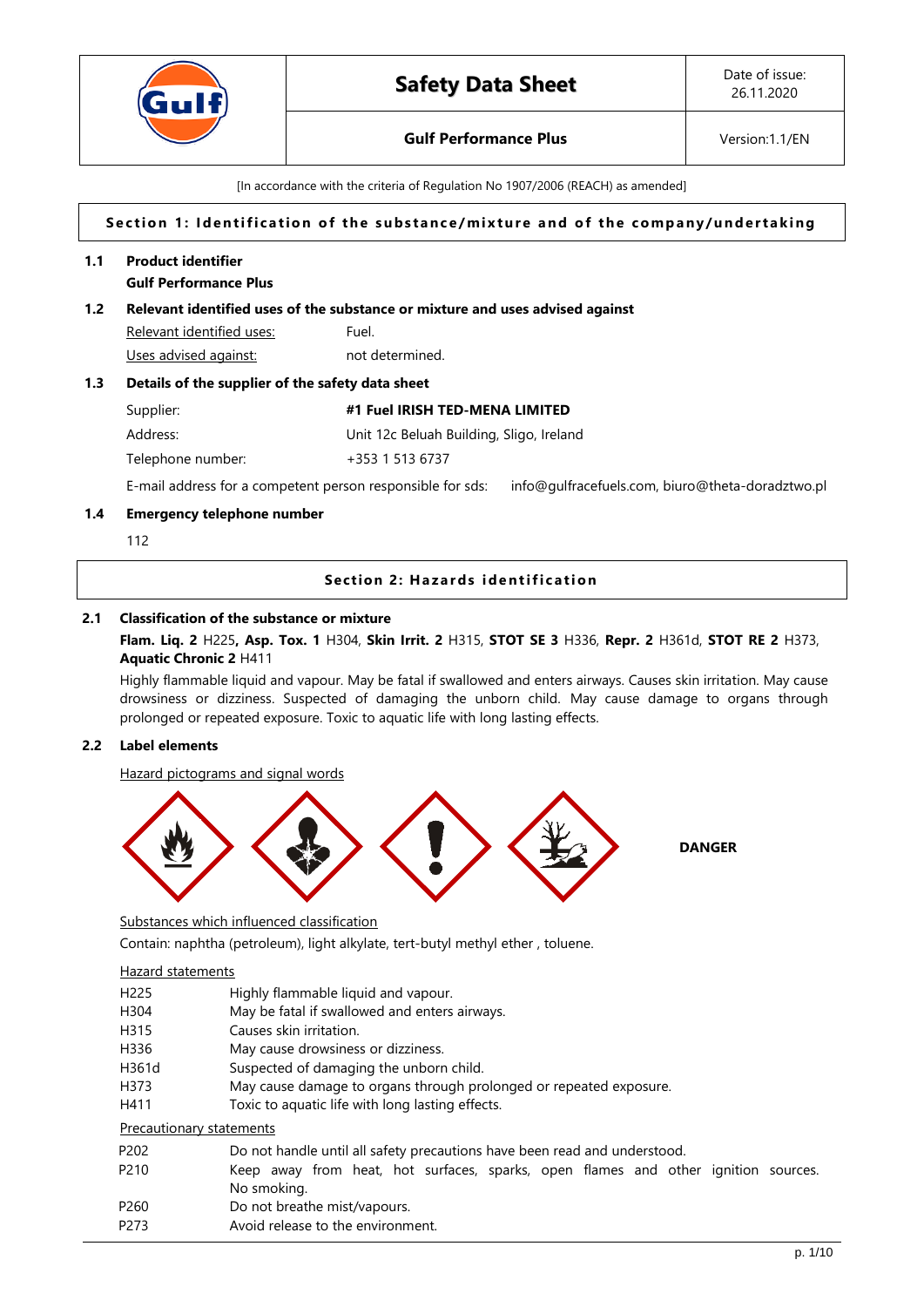

| P280      | Wear protective gloves/protective clothing/eye protection. |
|-----------|------------------------------------------------------------|
| P301+P310 | IF SWALLOWED: Immediately call a POISON CENTER /doctor.    |
| P331      | Do NOT induce vomiting.                                    |
| P308+P313 | If exposed or concerned: Get medical advice/attention.     |

## **2.3 Other hazards**

Components of this mixture meet criteria for PBT or vPvB in accordance with Annex XIII of REACH Regulation.

## **Section 3:** Composition/information on ingredients

#### **3.1 Substances**

Not applicable.

# **3.2 Mixtures** naphtha (petroleum), light alkylate

| <u>Hapitula (petroleani), light alivelate</u> |                                                                                                               |
|-----------------------------------------------|---------------------------------------------------------------------------------------------------------------|
| Range of percentages:                         | 30-70%                                                                                                        |
| CAS number:                                   | 64741-66-8                                                                                                    |
| EC number:                                    | $265 - 068 - 8$                                                                                               |
| Index number:                                 | 649-276-00-X                                                                                                  |
| Registration number:                          | 01-2119457610-43-XXXX                                                                                         |
| Classification*:                              | Flam. Lig. 2 H225, Asp. Tox. 1 H304, Skin Irrit. 2 H315,                                                      |
|                                               | STOT SE 3 H336, Aquatic Chronic 2 H411                                                                        |
|                                               | taking into account the note P the product contains less than 0.1 w/w % of henzene and less than 0.1% n-heyer |

taking into account the note P, the product contains less than 0.1 w/w % of benzene and less than 0,1% n-hexane.

# tert-butyl methyl ether

| Range of percentages: | 20-60%                                                                                                    |
|-----------------------|-----------------------------------------------------------------------------------------------------------|
| CAS number:           | 1634-04-4                                                                                                 |
| EC number:            | 216-653-1                                                                                                 |
| Index number:         | $603 - 181 - 00 - X$                                                                                      |
| Registration number:  | 01-2119452786-27-XXXX                                                                                     |
| Classification:       | Flam. Lig. 2 H225, Skin Irrit. 2 H315                                                                     |
| toluene               |                                                                                                           |
| Range of percentages: | $0 - 20%$                                                                                                 |
| CAS number:           | $108 - 88 - 3$                                                                                            |
| EC number:            | 203-625-9                                                                                                 |
| Index number:         | $601 - 021 - 00 - 3$                                                                                      |
| Registration number:  | 01-2119471310-51-XXXX                                                                                     |
| Classification:       | Flam. Lig. 2 H225, Repr. 2 H361d, Asp. Tox. 1 H304, STOT RE 2<br>H373, Skin Irrit. 2 H315, STOT SE 3 H336 |

Substance with a specific value at the Community level of the permissible concentration in the work environment.

Full text of each relevant H phrases is given in section 16 of SDS.

## **Section 4:** First aid measures

## **4.1 Description of first aid measures**

Skin contact: remove contaminated clothing, immediately wash skin with plenty of water. If there was no irritation, it is advisable to use soap. If irritation occurs, consult a doctor.

Eye contact: consult a doctor if disturbing symptoms appear. Protect non- irritated eye, remove contact lenses. Rinse the irritated eye thoroughly with water for 10-15 minutes. Avoid strong stream of water - the risk of cornea damage.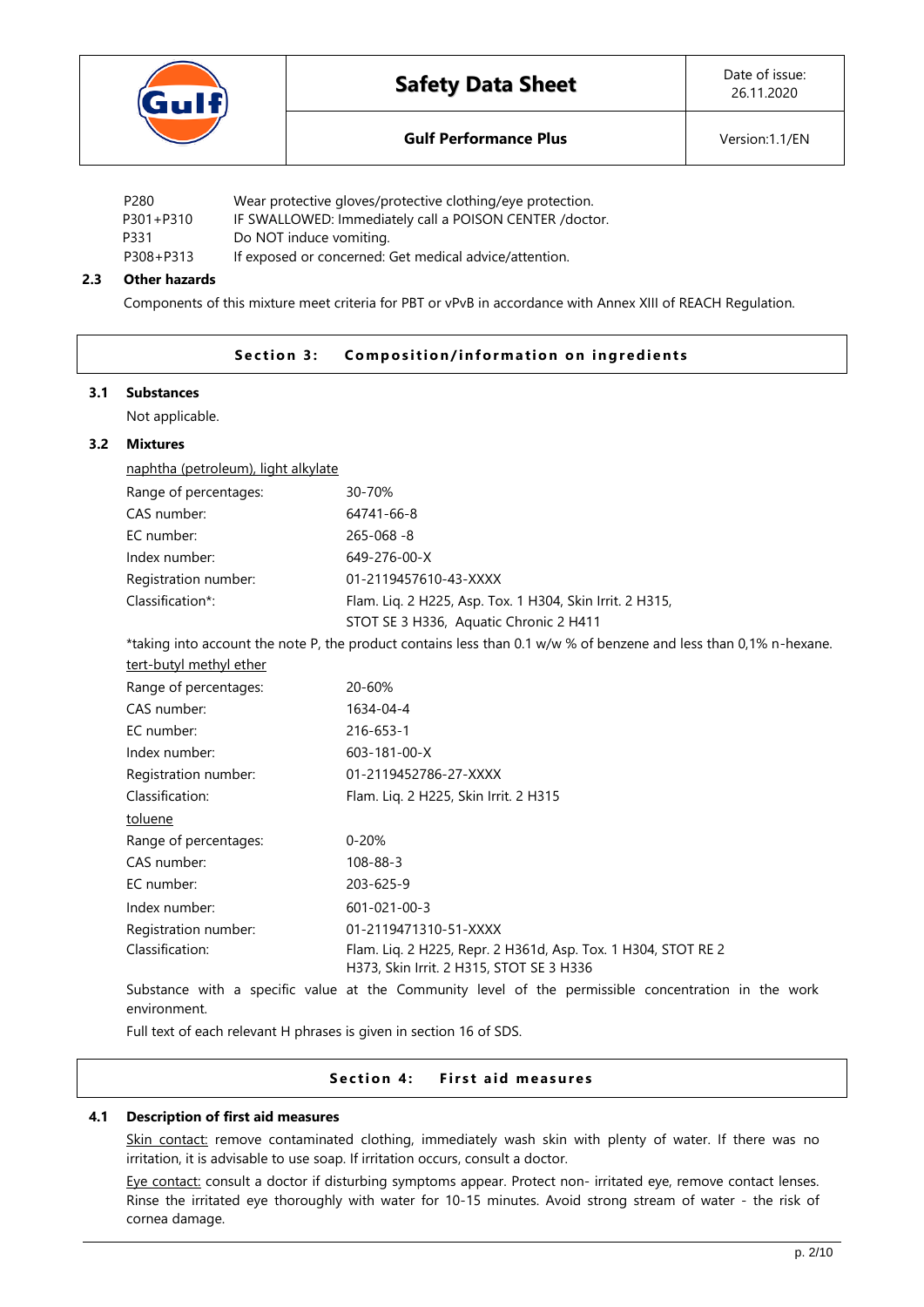

Ingestion: do not induce vomiting. Rinse mouth with water. Never give anything by mouth to an unconscious person. Call a doctor immediately and show container or label.

Inhalation: consult a doctor immediately. Remove victim to fresh air, keep warm and at rest. Symptoms may be delayed. The exposed person may need to be kept under medical surveillance for 24 hours.

## **4.2 Most important symptoms and effects, both acute and delayed**

Symptoms may be delayed.

Eye contact: redness, mild irritation, tearing.

Skin contact: in the case of frequent or prolonged contact may cause redness, dryness, inflammation, irritation.

Inhalation: sore throat and respiratory tract, headache and dizziness. In serious cases, after 24 hours there is inflammation of the bronchi and lungs. In severe cases, pulmonary edema or loss of consciousness may occur. Ingestion: abdominal pain, nausea, vomiting, risk of pulmonary aspiration and chemical pneumonitis. In serious cases fainting may occur, hemolysis, disorders of internal organs.

## **4.3 Indication of any immediate medical attention and special treatment needed**

Doctor makes a decision regarding further medical treatment after thoroughly examination of the injured.

| <b>Section 5:</b> | <b>Firefighting measures</b> |  |
|-------------------|------------------------------|--|
|-------------------|------------------------------|--|

## **5.1 Extinguishing media**

Suitable extinguishing media: CO<sup>2</sup> extinguishers, foam extinguishers, powder extinguishers with ABC/BC putting powder, water spray.

Unsuitable extinguishing media: water jet – risk of the propagation of the flame.

## **5.2 Special hazards arising from the substance or mixture**

During the combustion, toxic gases may be generated, such as carbon monoxide, nitric oxides, organic vapors, etc. Avoid inhalation of combustion products that may pose a health risk.

## **5.3 Advice for firefighters**

The protective measures typical in case of fire. Do not stay in the danger zone without adequate fire-resistant clothing and chemical-contained breathing apparatus with independent air circulation. Highly flammable product. Fire or an increase of heating pressure in the tank create a risk of explosion. The affected area should be isolated and any action dangerous for human health or life should be avoided. Product vapors are heavier than air and accumulate in the lower parts of the premises. Formation of explosive mixtures with air is highly probable - if such a danger occurs, order an immediate evacuation. Containers exposed to fire should be cooled from a safe distance with water spray jet. Do not allow extinguishing water entering drains, surface water and groundwater .

## **Section 6: Accidental release measures**

## **6.1 Personal precautions, protective equipment and emergency procedures**

Limit the access for the outsiders into the breakdown area, until the suitable cleaning operations are completed. In case of large spills, isolate the affected area. Avoid direct contact with releasing product. Avoid breathing vapors. Use personal protective equipment. Avoid contact with eyes and skin. Provide adequate ventilation. Remove all sources of ignition, extinguish flames, prohibit smoking. Danger of slipping on spilled product.

## **6.2 Environmental precautions**

In case of release of large amounts of the mixture, it is necessary to take appropriate steps to prevent it from spreading into the environment. Do not let the product to get to the sewage system. Notify relevant emergency services. Replace the contaminated soil.

## **6.3 Methods and material for containment and cleaning up**

Large spill: isolate the place of liquid accumulation, pump away the collected liquid.

Small spill: collect with incombustible materials which absorb liquids (for example: sand, soil, universal firming agents, silica, vermiculite, etc.) and place in labeled containers. Treat the collected material as waste. Clean and ventilate the affected area.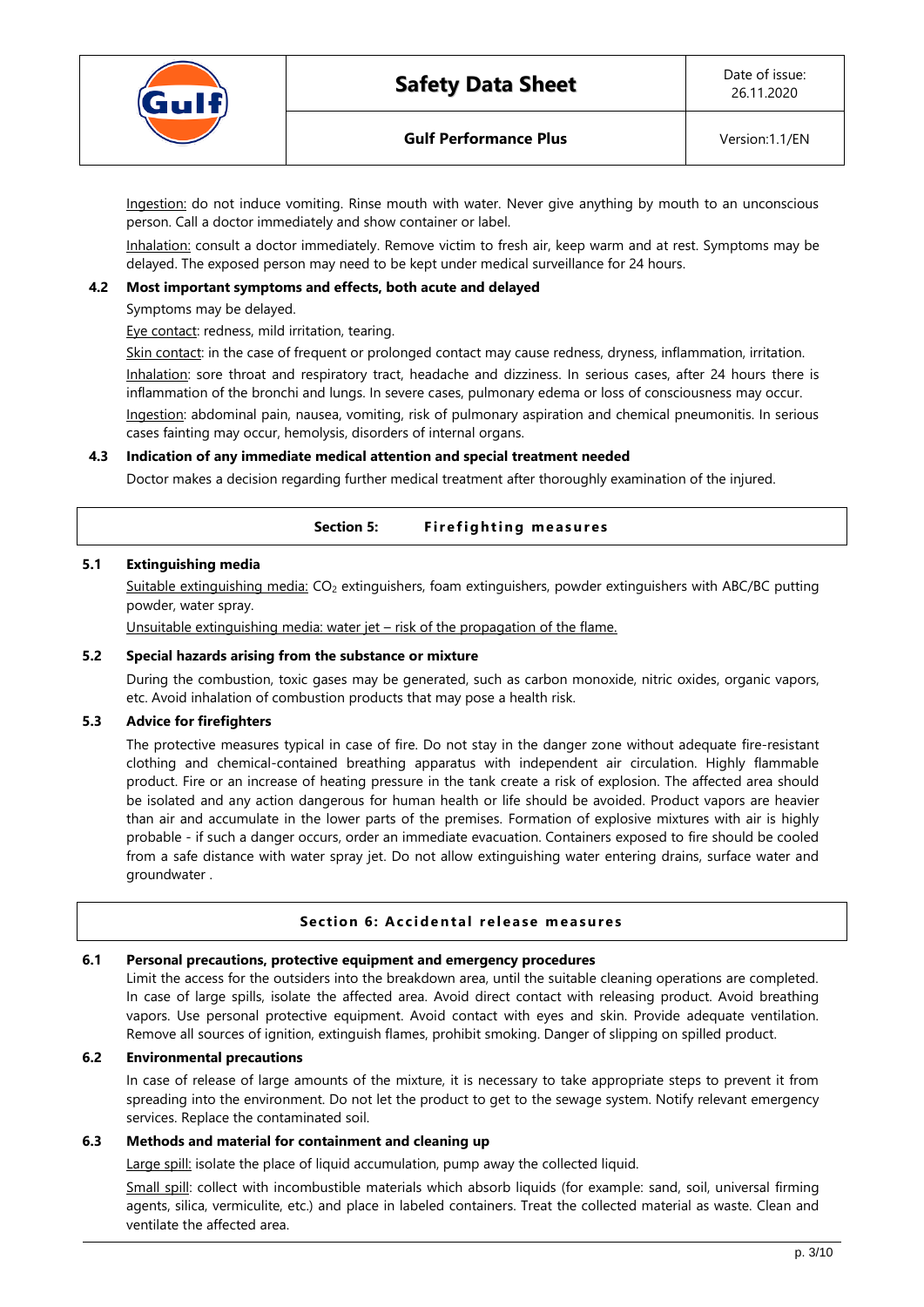

## **6.4 Reference to other sections**

Appropriate conduct with waste product – see section 13. Personal protective equipment – see section 8.

## **Section 7: Handling and storage**

## **7.1 Precautions for safe handling**

Handle in accordance with good occupational hygiene and safety practices. Avoid contact with eyes and skin. Before the break and after work wash your hands. Unused containers should be tightly closed. Ensure adequate ventilation in the premises where the product is used. Do not inhale the vapors. Keep away from the mouth. Do not allow to create the fumes in the concentrations higher than combustion limits. Eliminate sources of ignition do not use open flames, no smoking, no sparking tools and clothing fabrics which are susceptible to electrify; protect the tanks from heat, install electrical equipment in explosion-proof technology. Pregnant women should not be exposed to

the product.

## **7.2 Conditions for safe storage, including any incompatibilities**

Keep in certified, properly labeled, closed, steel containers in a cool, well ventilated warehouse. Keep on a hard impermeable surface made of materials resistant to hydrocarbons. Tanks should be filled up to 90% of their volume. Smoking, eating, using open fire and tools creating sparks is not allowed. Keep away from oxidizing agents.

## **7.3 Specific end use(s)**

Fuel for aircraft powered by spark-ignition piston engines.

## **Section 8:** Exposure controls/personal protection

## **8.1 Control parameters**

| <b>Specification</b>                    | TWA 8 hour              | STEL 15 min                  |
|-----------------------------------------|-------------------------|------------------------------|
| toluene [CAS 108-88-3]                  | 192 mg/m <sup>3</sup>   | 384 mg/m <sup>3</sup> (skin) |
| tert-butyl methyl ether [CAS 1634-04-4] | 183,5 mg/m <sup>3</sup> | 367 mg/m <sup>3</sup>        |

Legal Basis: Commission Directive 2006/15/EC, 2000/39/EC, 2009/161/EC, 2017/164/EU, 2019/1831/EU .

Please check any national occupational exposure limit values in your country for substance contained in this product.

DNEL value for naphtha (petroleum), light alkylate

| <b>Population</b> | Route of<br>exposure | <b>Exposure/effect</b> | <b>DNEL</b>                                  |
|-------------------|----------------------|------------------------|----------------------------------------------|
| workers           | inhalation           | systemic/acute         | 1 300 mg/m <sup>3</sup> /15 min              |
| workers           | inalation            | local /acute           | 1 100 mg/m <sup>3</sup> /15 min<br>(aerosol) |
| workers           | inhalation           | systemic/chronic       | 840 mg/m <sup>3</sup> /8h (aerosol)          |
| consument         | oral                 | systemic/acute         | 1 200 mg/m <sup>3</sup> /15 min<br>(aerosol) |
| consument         | oral                 | local/acute            | 640 mg/m $3/15$ min (aerosol)                |
| consument         | inhalation           | local/chronic          | 180 mg/m $3/24h$ (aerosol)                   |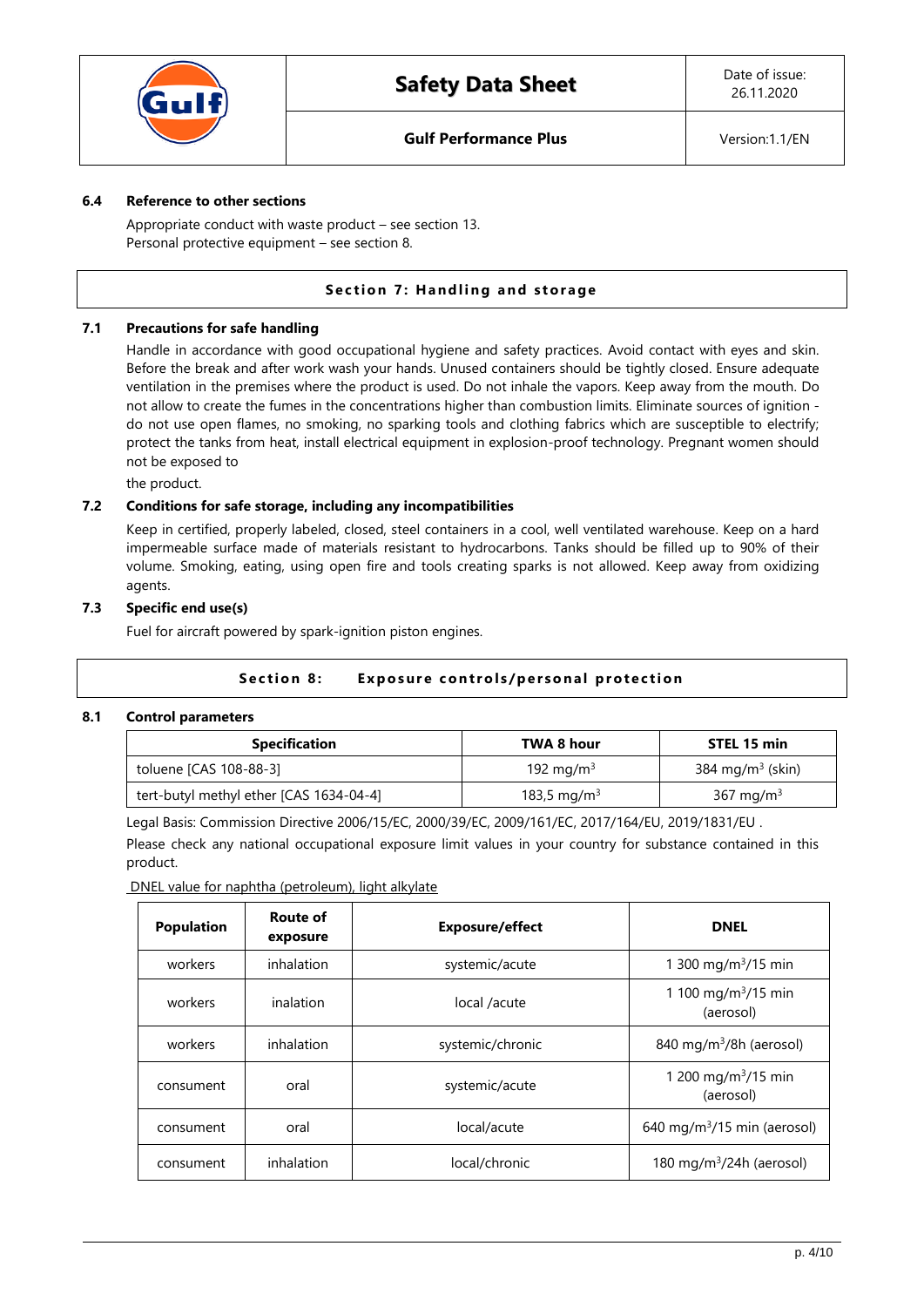Date of issue: 26.11.2020

## **8.2. Exposure controls**

Work in accordance good occupational hygiene and safety practices. During operation, do not eat, drink or smoke. Avoid contact with skin and eyes. Avoid breathing vapors or aerosols. Ensure good local and general ventilation at work stations − to ensure the maintenance of concentrations of hazardous components in the atmosphere below the exposure limit values. In case of spilling the substance on worker, showers and eye safety washers should be installed near the working place.

#### Hand and body protection

Use gloves resistant to chemicals. In case of short-term exposure wear the protective gloves with protection level 2 or higher (breakthrough time > 30 min). In case of long-term exposure wear the protective gloves with protection level 6 (breakthrough time > 480 min). Wear protective clothing and shoes – antistatic, resistant to chemicals. Glove material should be chosen individually at the working station.



When using protective gloves during work with chemical products, it should be noted that the efficacy levels and corresponding breakthrough times do not indicate actual times of protection at a particular workplace, because the protection can be affected by many factors, e.g. temperature, other substances etc. If there are any signs of degradation, damage or change in appearance (colour, flexibility, shape), it is recommended to replace the gloves with a new pair. Please follow the manufacturer's instructions, not only in terms of gloves' usage, but also in terms of their cleaning, maintenance and storage. It is also important to know how to take off the gloves in order to avoid hands contamination.

#### Eye/face protection

Wear protective goggles.

#### Respiratory protection

In case of vapors and aerosols formation, use the absorbing or absorbing and filtering equipment of an adequate protective class (class 1/ protection from gasses or vapors with a volume concentration lower than 0,1%; class 2/ protection from gasses or vapors with a volume concentration lower than 0,5%; class 3/ protection from gasses or vapors with a volume concentration up to 1%). If the concentration of oxygen is ≤19% and/or the maximum concentration of toxic substance in the air is ≥1,0% of volume the isolating equipment should be used.

Personal protective equipment must meet requirements of regulation 2016/425/EC. Employer is obliged to ensure equipment adequate to activities carried out, with quality demands, cleaning and maintenance.

#### Environmental exposure controls

Prevent direct runoff into drains / surface waters. Do not contaminate surface waters and drainage ditches, chemicals or used packaging. Any spills, particularly into surface water, should be reported to the appropriate authorities in accordance with national and local regulations. Export as chemical waste in accordance with national and local regulations.

## **Section 9:** Physical and chemical properties

# **9.1 Information on basic physical and chemical properties**

| physical state:                               | liquid                              |
|-----------------------------------------------|-------------------------------------|
| color:                                        | colorless                           |
| odour:                                        | characteristic for organic solvents |
| odour threshold:                              | not determined                      |
| pH:                                           | not determined                      |
| melting point/freezing point:                 | not determined                      |
| initial boiling point and boiling range:      | 30-210°C                            |
| flash point:                                  | $<$ 0°C                             |
| evaporation rate:                             | not determined                      |
| flammability (solid, gas):                    | not applicable                      |
| upper/lower flammability or explosive limits: | not determined                      |
| vapour pressure (37,8°C):                     | 80 KPa                              |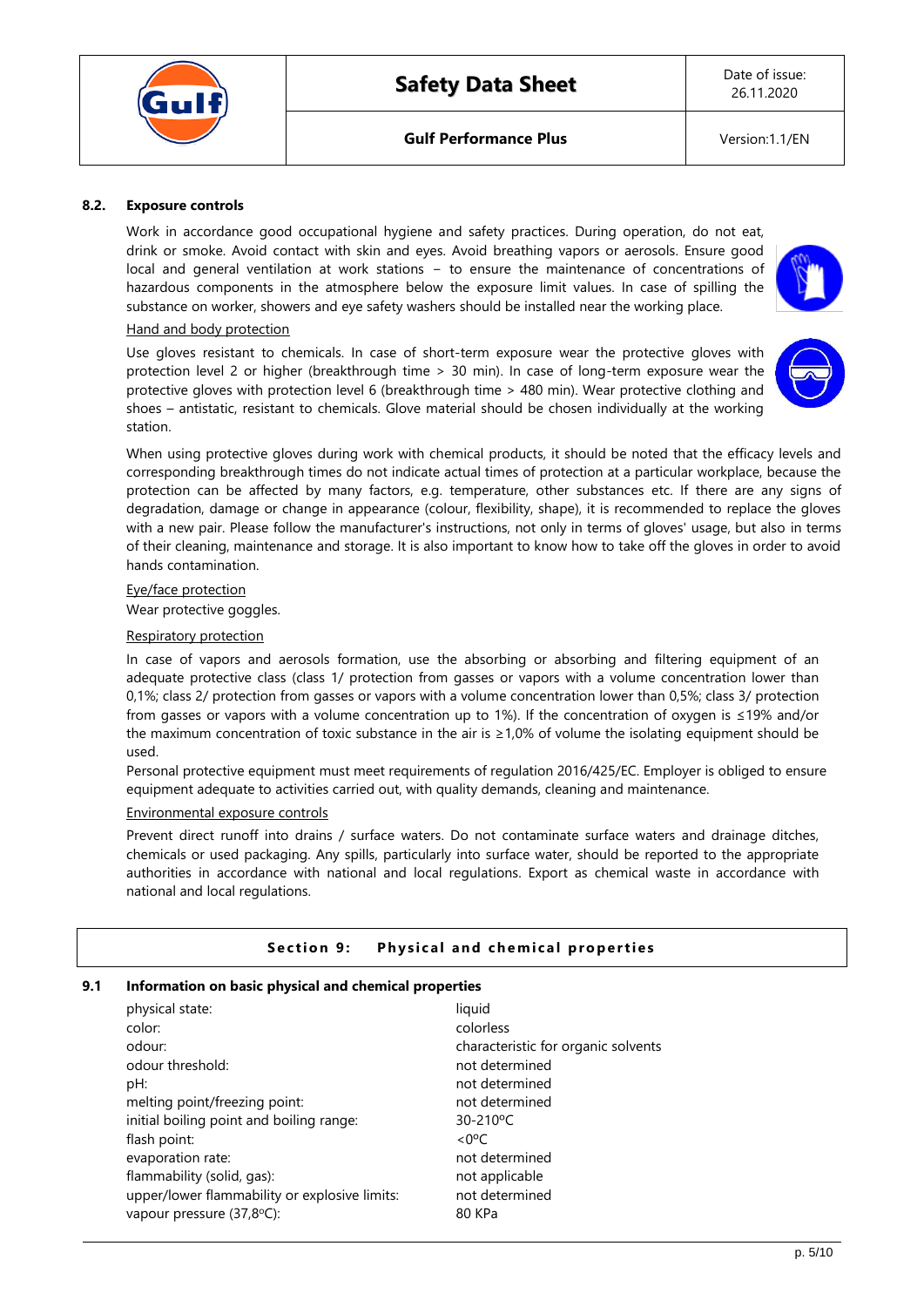

# **Gulf Performance Plus Version:1.1/EN**

vapour density: vapour determined density (15 $^{\circ}$ C): 720-785 kg/m<sup>3</sup> solubility(ies): does not dissolve in water partition coefficient: n-octanol/water: not determined auto-ignition temperature: not determined decomposition temperature: not determined oxidising properties: not display viscosity (37,8 °C): not determined

explosive properties: vapours may form explosive mixtures with air

#### **9.2 Other information** No data.

**Section 10: Stability and reactivity** 

## **10.1 Reactivity**

The product reacts with strong oxidizing agents. The product may soften some plastics.

## **10.2 Chemical stability**

The product is stable under normal conditions.

## **10.3 Possibility of hazardous reactions**

May form explosive mixtures with air.

#### **10.4 Conditions to avoid**

Avoid heat sources, elevated temperature, open flames, direct sunlight.

## **10.5 Incompatible materials**

Strong oxidants.

## **10.6 Hazardous decomposition products**

Unknown.

## **Section 11: Toxicological information**

## **11.1 Information on toxicological effects**

#### **Toxicity of components**

Toluene

| $LD_{50}$ (orally, rat)     | 636 mg.kg    |
|-----------------------------|--------------|
| $LD_{50}$ (skin, rabbit)    | 12 124 mg/kg |
| $LD_{50}$ (inhalation, rat) | 4 000 ppm/4h |

## **Toxicity of mixture**

Information concerning acute and/or delayed effects of exposure was specified on the base of classification of the product and/or toxicology testing and the manufacturer's knowledge and experience.

#### Acute toxicity

Based on available data, the classification criteria are not met.

Skin corrosion/ irritation

Causes skin irritation.

Serious eye damage/ irritation

Based on available data, the classification criteria are not met.

Respiratory or skin sensitisation

Based on available data, the classification criteria are not met.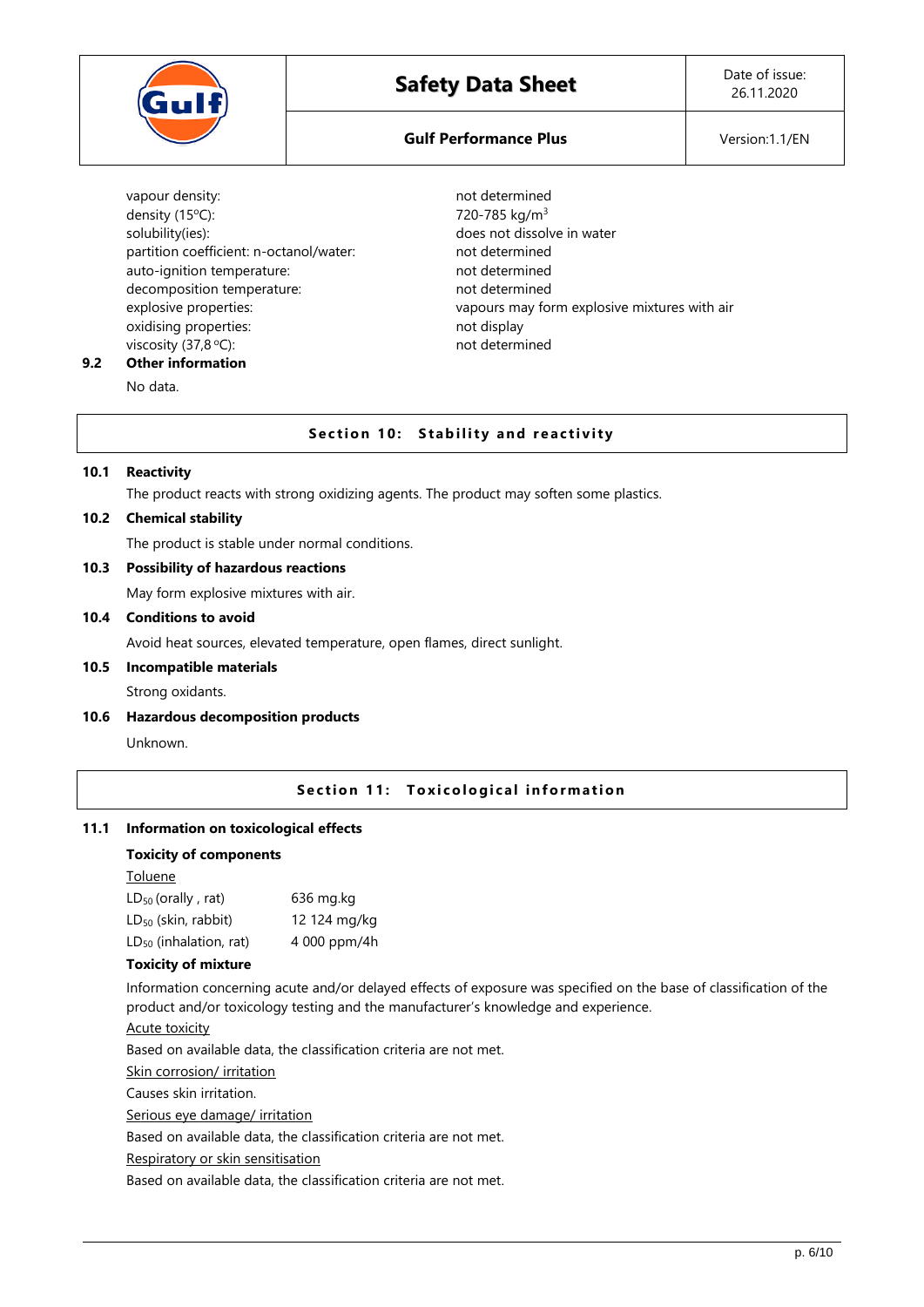

Germ cell mutagenicity

Based on available data, the classification criteria are not met.

**Carcinogenicity** 

Based on available data, the classification criteria are not met.

Reproductive toxicity

Suspected of damaging the unborn child.

STOT- single exposure

May cause drowsiness or dizziness.

STOT- repeated exposure

May cause damage to organs through prolonged or repeated exposure.

## Aspiration hazard

May be fatal if swallowed and enters airways. Due to low viscosity, product can penetrate directly into lungs after ingestion or vomiting and it can cause serious lung damage (aspiration pneumonia).

## Health effects of acute exposure

Mucous membrane irritation, tearing, hyperemia of conjunctiva, irritation of the respiratory tract, headache, dizziness, nausea, vomiting; with higher concentrations of vapor: abnormal coordination, confusion, unconsciousness. Acute, severe and even fatal product poisonings occur during cleaning tanks, storage tanks and transfer to another container. There is a risk of product penetration through the soaked clothing and skin into the system. Mixture damages internal organs, including bone marrow and liver. Sensitizes the cardiac muscle. Leads to respiratory paralysis.

## Health effects of chronic exposure

Most frequent symptoms of chronic poisoning: upper respiratory inflammation and skin inflammation (dryness, redness, cracking). Symptoms that are observed: decreased appetite, general weakness and conjunctivitis, symptoms connected with central nervous system.

# **Section 12: Ecological information**

## **12.1 Toxicity**

| <u>Naphta (in general)</u>                       |                                                                                           |
|--------------------------------------------------|-------------------------------------------------------------------------------------------|
| Toxicity to fish $LC_{50}$                       | 100 mg Pb/l (Salmo gairdneri irideus)                                                     |
| Toxicity to invertebrate EC <sub>50</sub>        | 70 mg /l (Gammarus pulex)                                                                 |
| Toxicity to invertebrate EC <sub>50</sub>        | 80 mg /l (Epeorus assimilis)                                                              |
| Toxicity to invertebrate EC <sub>50</sub>        | 120 mg /l (Tubifex tubifex)                                                               |
| Toxicity to invertebrate EC <sub>50</sub>        | 55 mg /l (Vorticella campanula)                                                           |
| Toxicity to invertebrate EC <sub>50</sub>        | 60 mg /l (Paramaecium caudatum)                                                           |
|                                                  | Concentration leads to a distortion of anaerobic fermentation of sewage sludge: >400 mg/l |
| Toluene                                          |                                                                                           |
| Toxicity to aquatic organisms $LC_{50}$          | 70-420 mg/l                                                                               |
| Toxicity to daphnia $EC_{50}$                    | 270 mg/l (Daphnia magna)                                                                  |
| Toxicity to algae $EC_{50}$                      | 125-160 mg/l (Scenedesmus)                                                                |
| <b>Mixture toxicity</b>                          |                                                                                           |
| Toxic to aquatic life with long lasting effects. |                                                                                           |

# **12.2 Persistence and degradability**

Main component decomposes.

# **12.3 Bioaccumulative potential**

UVCB – not applicable.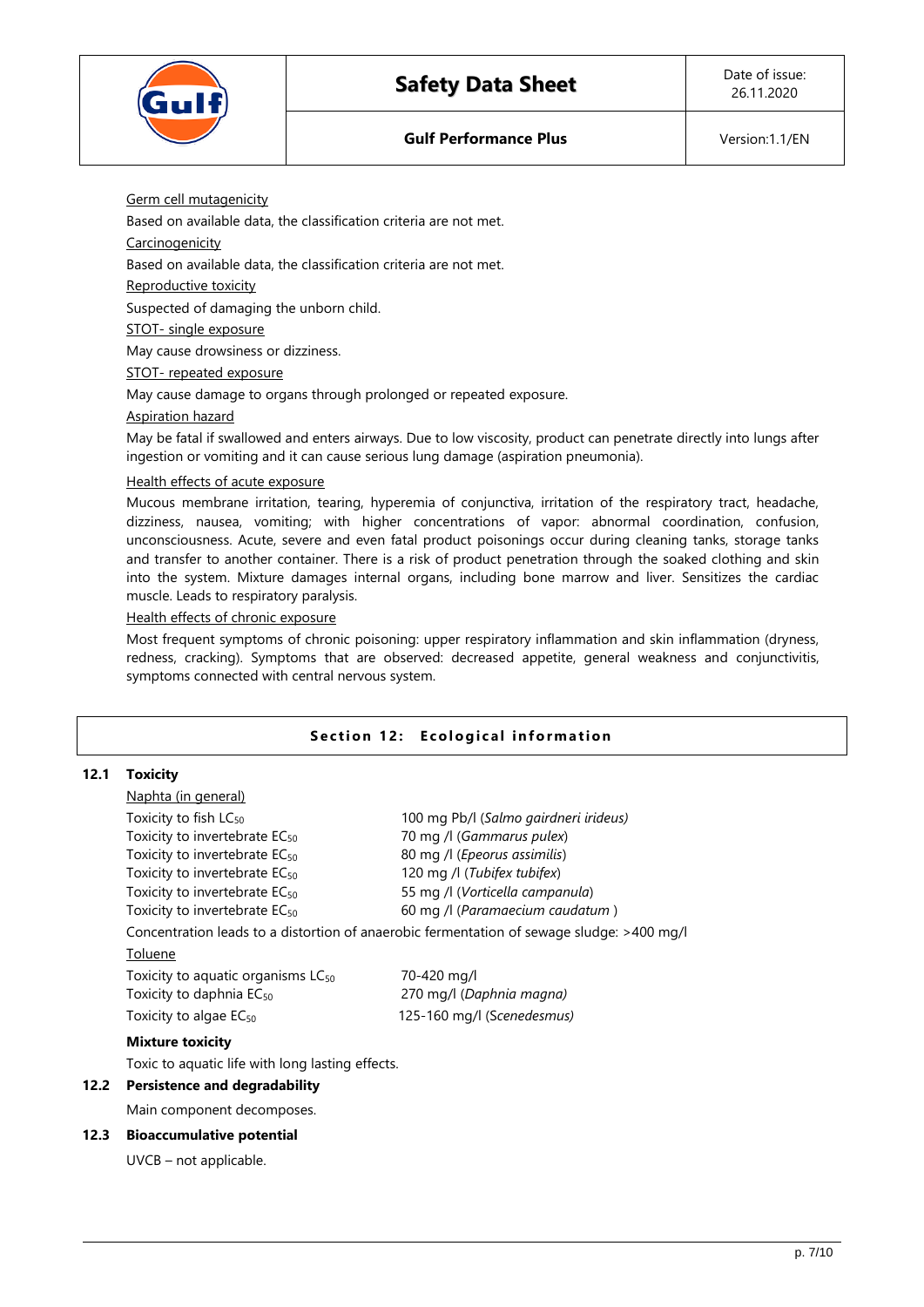

## **12.4 Mobility in soil**

Insoluble in water, it floats on the surface. Product is mobile in soil. Mobility of components of the mixture in soil depends on the hydrophilic and hydrophobic properties and biotic and abiotic conditions of soil, including its structure, climatic conditions, seasons and soil organisms (mostly: bacteria, fungus, algae, invertebrates).

## **12.5 Results of PBT and vPvB assessment**

Not applicable.

## **12.6 Other adverse effects**

The mixture is not classified as hazardous to the ozone layer. Consider other harmful effects of individual components of the mixture on the environment (e.g., endocrine disrupting potential, global warming potential).

## **Section 13: Disposal considerations**

## **13.1 Waste treatment methods**

Disposal methods for the product: dispose in accordance with applicable regulations. Do not introduce into drains. Residues store in sealed, steel containers. Wastes classify as hazardous waste.

Disposal methods for used packing: reuse/recycle/eliminate empty containers in accordance with the local legislation. Only completely emptied packaging can be recycled. Do not mix with other waste. The classification for this waste meets the requirements for the hazardous waste.

Legal basis: Directive 2008/98/EC, 94/62/EC.

# **Section 14: Transport information**

## **14.1 UN numer (ONZ Number)**

UN 1203

# **14.2 UN proper shipping name**

| ADR/RID   | MOTOR SPIRIT        |
|-----------|---------------------|
| IMDG      | <b>MOTOR SPIRIT</b> |
| ICAO/IATA | <b>MOTOR SPIRIT</b> |

## **14.3 Transport hazard class(es)**

3

# **14.4 Packing group**

II

## **14.5 Environmental hazards**

The mixture is hazardous for the environment in accordance with the criteria included in transport regulations and in accordance with the criteria covered by the UN Model Regulations includes symbol 5.2.1.8.3 ADR and the entry in the shipping document compliant with 5.4.1.1.18.

Special regulation – label the article (unit packaging over 5 L, IBC and tanks) with the symbol compliant with 5.2.1.3 ADR.

## **14.6 Special precautions for user**

Wear suitable protective clothing, gloves and eye / face protection in accordance with section 8. Avoid ignition sources. Based on the regulation 5.4.1.1.18 ADR, special regulations regarding the carriage of materials hazardous for the environment are in force, so the shipping document (CMR) should include an additional entry "ENVIRONMENTALLY HAZARDOUS" or "MARINE POLUTANT''.

## **14.7 Transport in bulk according to Annex II of Marpol and the IBC Code**

Not applicable.

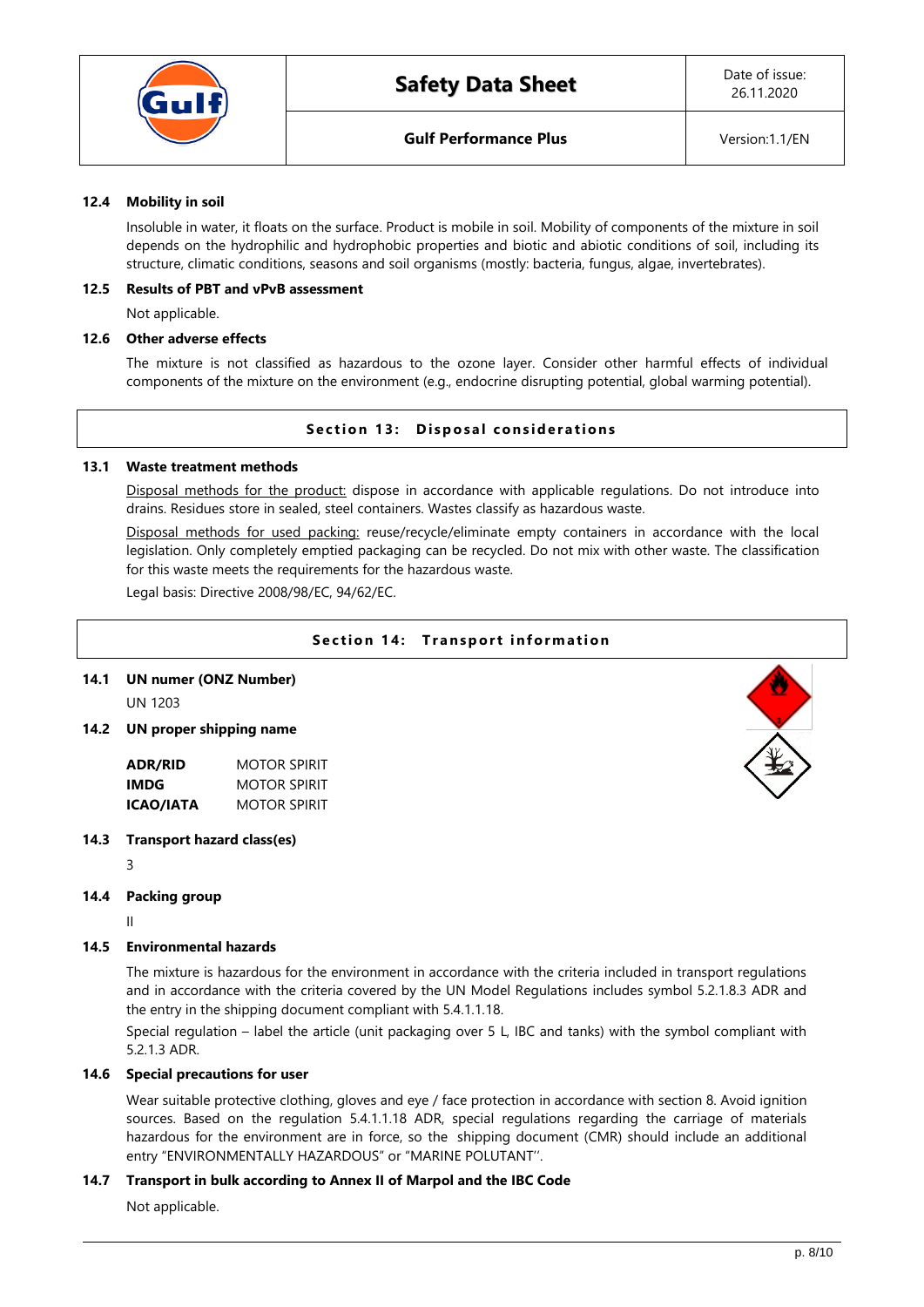

**Gulf Performance Plus Version:1.1/EN** 

# **Section 15: Regulatory information**

## **15.1 Safety, health and environmental regulations/legislation specific for the substance or mixture**

**Regulation (EC) No 1907/2006** of the European Parliament and of the Council of 18 December 2006 concerning the Registration, Evaluation, Authorization and Restriction of Chemicals (REACH), establishing a European Chemicals Agency, amending Directive 1999/45/EC and repealing Council Regulation (EEC) No 793/93 and Commission Regulation (EC) No 1488/94 as well as Council Directive 76/769/EEC and Commission Directives 91/155/EEC, 93/67/EEC, 93/105/EC and 2000/21/EC as amended.

**Regulation (EC) No 1272/2008** of the European Parliament and of the Council of 16 December 2008 on classification, labelling and packaging of substances and mixtures, amending and repealing Directives 67/548/EEC and 1999/45/EC, and amending Regulation (EC) No 1907/2006 as amended.

**Commission Regulation (EC) No 790/2009** of 10 August 2009 amending, for the purposes of its adaptation to technical and scientific progress, Regulation (EC) No 1272/2008 of the European Parliament and of the Council on classification, labelling and packaging of substances and mixtures (Text with EEA relevance).

**Commission Regulation (EU) No 2015/830** of 28 May 2015 amending Regulation (EC) No 1907/2006 of the European Parliament and of the Council on the Registration, Evaluation, Authorisation and Restriction of Chemicals (REACH) (Text with EEA relevance).

**Directive 2008/98/EC** of the European Parliament and of the Council of 19 November 2008 on waste and repealing certain Directives.

**European Parliament and Council Directive 94/62/EC** of 20 December 1994 on packaging and packaging waste.

## **15.2 Chemical safety assessment**

A Chemical Safety Assessment is not required for mixtures.

## **Section 16: Other information**

Full text of indicated H phrases mentioned in section 3

| H <sub>225</sub> | Highly flammable liquid and vapour.                                |
|------------------|--------------------------------------------------------------------|
| H304             | May be fatal if swallowed and enters airways.                      |
| H315             | Causes skin irritation.                                            |
| H336             | May cause drowsiness or dizziness.                                 |
| H361d            | Suspected of damaging the unborn child.                            |
| H373             | May cause damage to organs through prolonged or repeated exposure. |
| H411             | Toxic to aquatic life with long lasting effects.                   |
|                  | Clarification of aberrations and acronyms                          |
| Asp. Tox. 1      | Aspiration hazard cat. 1                                           |
|                  | Aquatic Chronic 2 Hazardous to the aquatic environment cat. 2      |

Flam. Liq. 2 Flammable liquid cat. 2

Carc. 1B Carcinogenicity cat. 1B

Repr. 2 Reproductive toxicity cat. 2

Skin Irrit. 2 Skin irritation cat. 2

STOT RE 2 Specific target organ toxicity — repeated exposure cat. 2

STOT RE 3 Specific target organ toxicity — repeated exposure cat. 3

# **Trainings**

Before commencing working with the product, the user should learn the Health & Safety regulations, regarding handling chemicals, and in particular, undergo a proper workplace training. Persons related to the transportation of the dangerous goods in compliance with the ADR Agreement should be properly trained within the scope of performed tasks (general training, on-the-job training and training related to the safety issues).